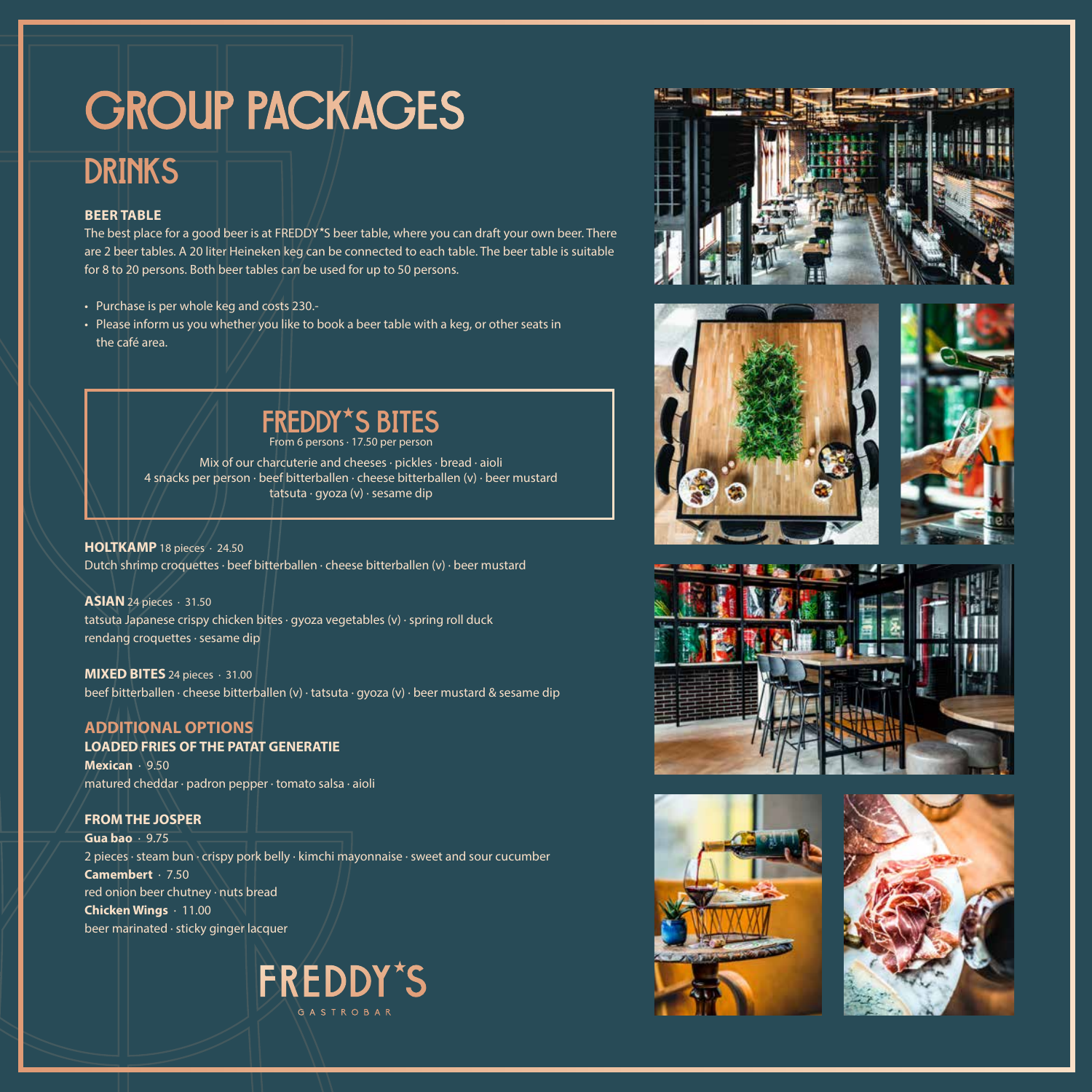# GROUP PACKAGES

## LUNCH

#### **GROUP LUNCH** from 8 persons

Thursday, Friday, Saturday from 12.00 – 15.00 · other days on request

#### **A LA CARTE**

**Roasted tomato soup** bell pepper · basil · bread 7.50

**Tostada camembert** red onion beer chutney · nut crumble 8.75

**Open sourdough sandwich carpaccio classic** pine nuts · arugula · Parmesan · truffle mayonnaise 11.50

**Open sourdough sandwich salmon benedict** 2 poached eggs · hollandaise sauce 12.50

**2 sourdough sandwiches croquette** choice of Old cheese (2 pieces) or Beef (2 pieces) 12.50

• Choice package applicable to the entire group

• When booking, specify your choice for this package plus dietary requirements and allergies

• From 12 persons, or with a time limit, pass on choices in advance

#### **LUNCH PACKAGE** 22.50

#### **Juice of your choice**

**Roasted tomato soup** bell pepper · basil · bread

**Various sandwiches** fish, meat & vegetarian · can be completely vegetarian on request

#### **Cup of coffee or tea of your choice**

• Choice for this package applicable to the entire group

• When booking, specify your choice for this package plus dietary requirements and allergies